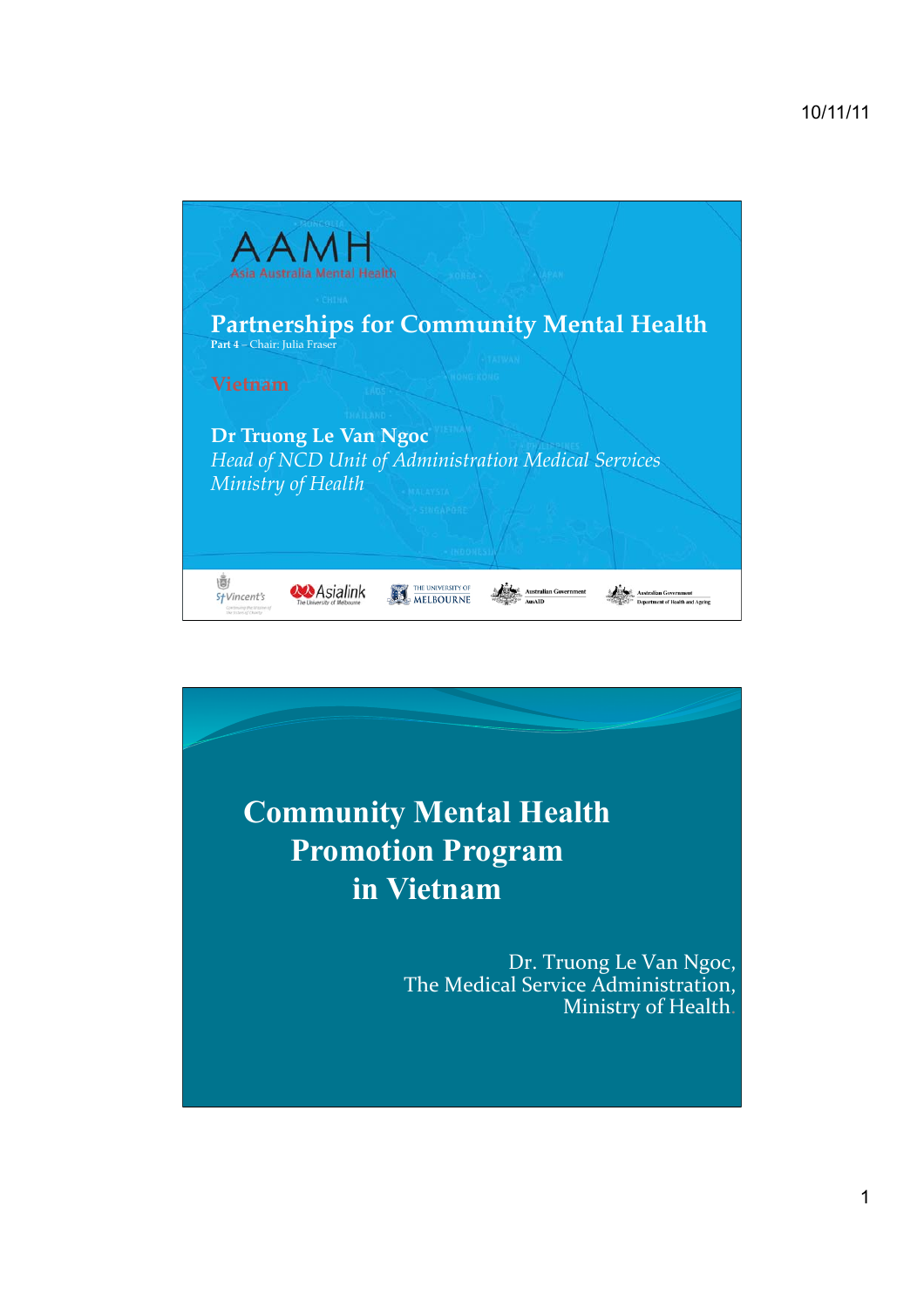## **1. Program Background**

- In 1998: The National Community Mental Health Program (NCMH) was approved by the Prime Minister.
- ! Steering committee on NCMH Program is formulated and headed by Vice Minister of Health (MoH).
- Central Psychiatric Hospital 1 is responsible for executing the NCMH program.
- National action plan approved by the Prime Minister
- Action plan for each year is approved by MoH.

## **1. Program Background (cont.)**

- Main approach is to integrate mental health care into primary health care.
- 1999 2011: The program focuses on implementing the model of Schizophrenia management in the community.
- 2002 2011: Pilot model for Epilepsy and Depression management implemented within the community.
- 2006 2010: focus on Schizophrenia, Epilepsy and Depression
- Target group: whole population.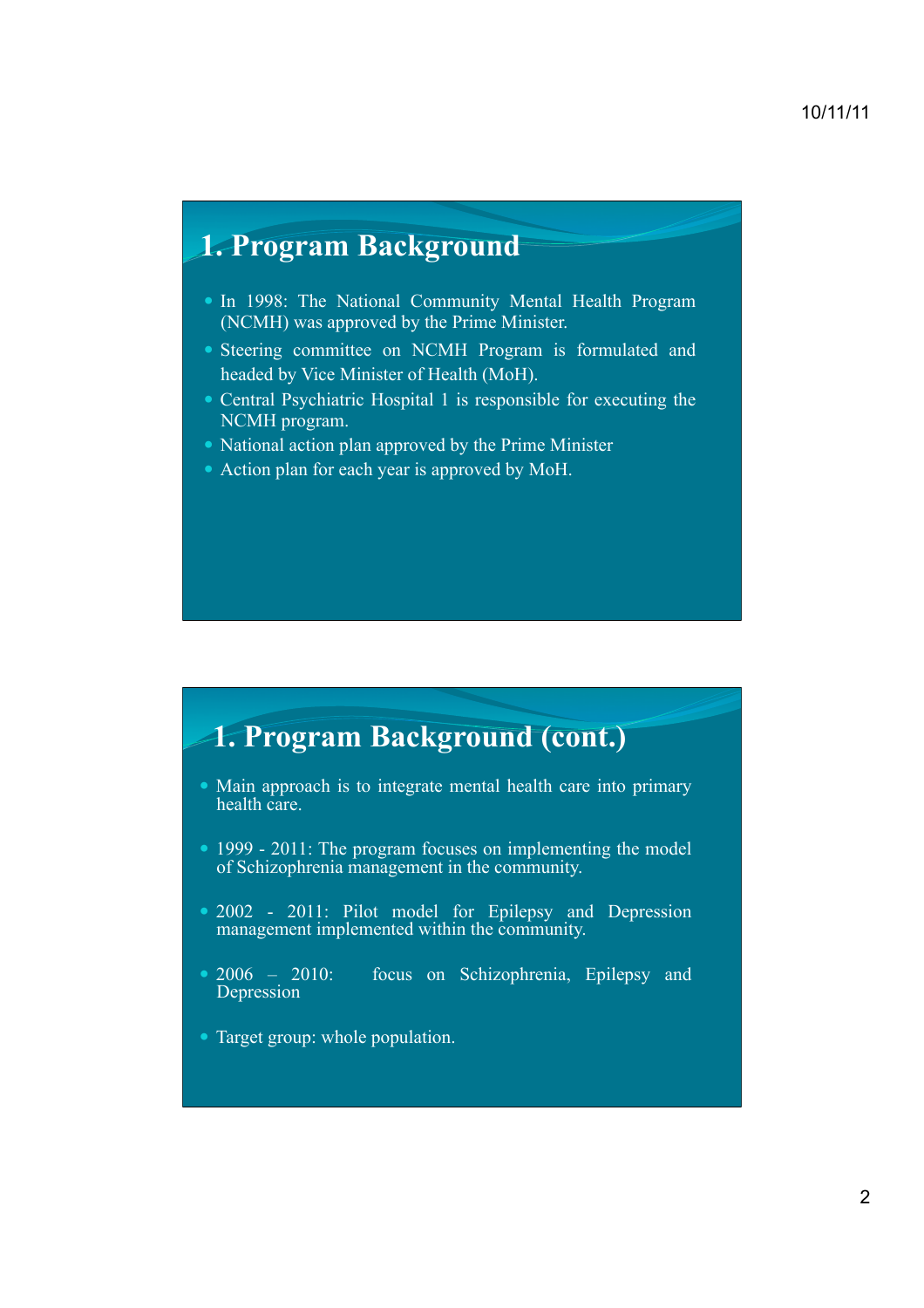# **2. Program Aims**

- Goal: To increase the quality of mental health care services and intergrate this care into Commune Health Centres.
- Specific objectives:
- Mental health care services are implemented in 70% of communes (administrative units).
- Of patients detected with mental health disorders (schizophrenia, epilepsy and depression) 50% are managed and supported to live in the community.

### **3. Program Outcomes**

- Strengthened mental health system.
- Increased awareness of mental health issues among both health workers and the broader population.
- Provision of services for the poor and people in the remote areas
- Built capacity of health workers, particularly psychiatrists.
- 100% of provinces covered by the program (63/63 provinces/ cities).
- 70% of communes are covered by the program for schizophrenia.
- 7% of communes are coved by the program for epilepsy. depression management.
- 49% of patients with schizophrenia are managed. Of these, 70% of patients are stable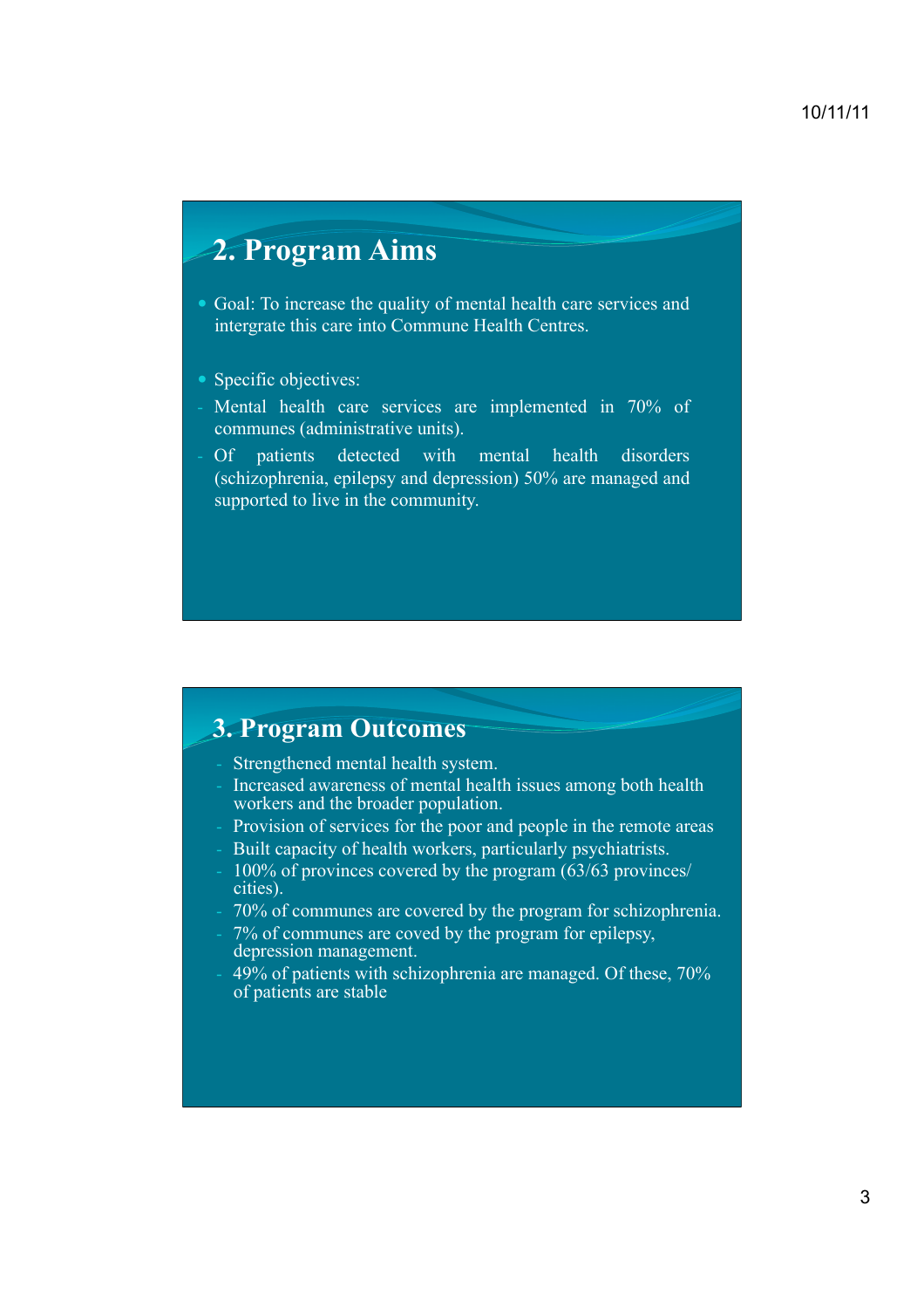### **3. Program Outcomes (cont.)**

Increased support for the program by leadership at all levels.

- Vietnam's program was designed using lessons from global mental health best practice.
- Patients are treated in their communities
- Program resulted in cost savings for patients, families, communities and health facilities.

Some weakness of the program:

- Very limited rehabilitation services for patients
- Overworked health collaborators and health staff
- Insufficient budget for collaborators even though capped at US\$2/ month.
- Limited mental health education & communication in remote areas due to lack of basic communication equipment (e.g. no loudspeaker).
- Non-drug treatments are not covered.
- Program does not include social support.

### **4. Challenges and lessons leant**

- Mental health legislative framework is not fully developed.
- Poor facilities. We have invested more in Commune Health Centres.
- ! Mental health workforce is too small and not sufficiently trained.
- ! Mental health services in the community are not comprehensive: We are focusing more on non-drug treatments and, social intervention.
- Lack of social worker job category.
- ! Lack of collaboration with other ministries, including MOLISA (Ministry of Labor Impairment Social Affairs) and MOET (Ministry of Education and Training).
- Standard treatment guidelines on mental health is not sufficient. We will revise STGS.
- ! Awareness of mental health issues among both health workers and the broader population remains limited
- Stigma associated with mental health disorders
- Limited budget.